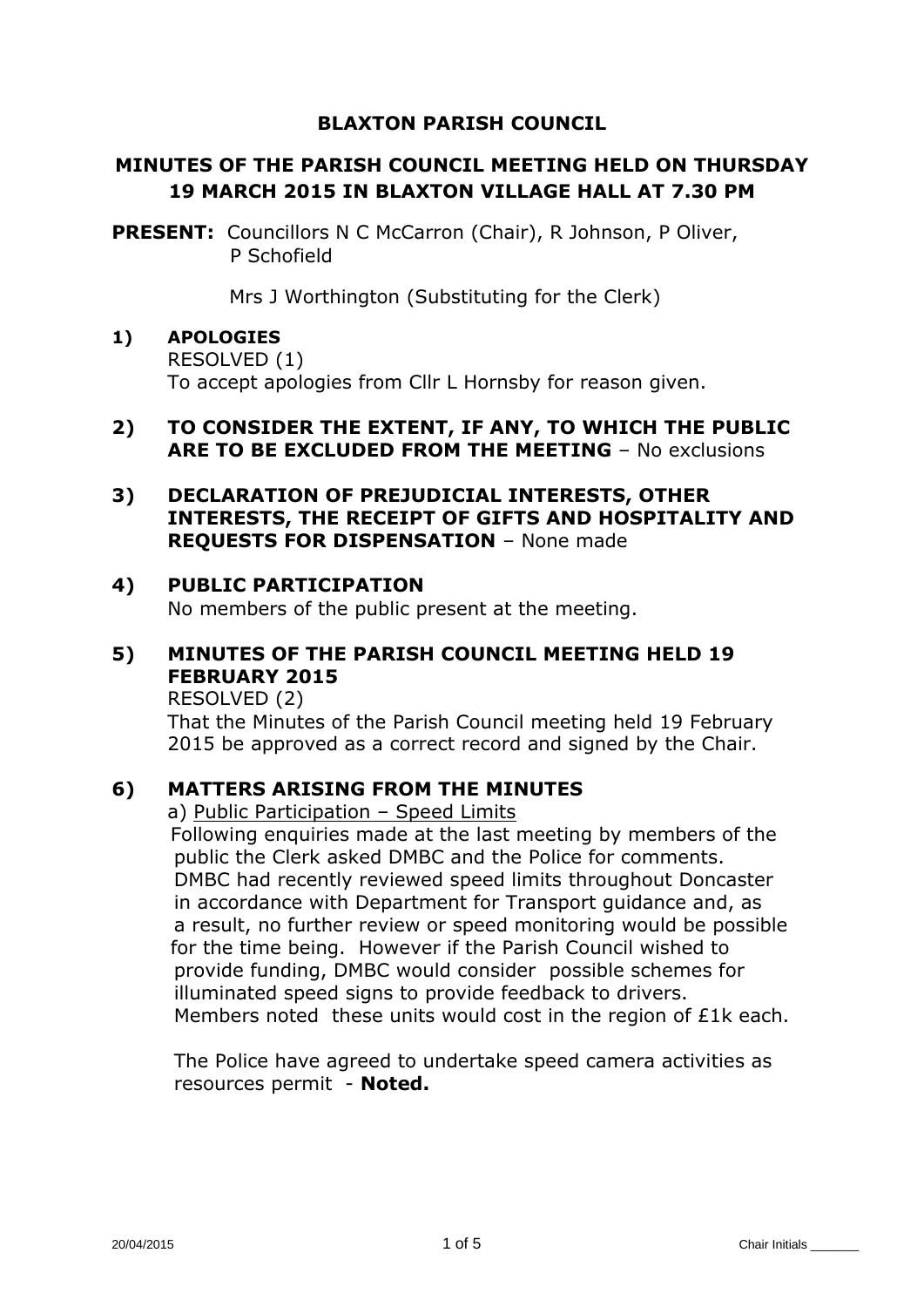# **7) POLICING ISSUES**

a) The Airport Villages Report for February 2015 was emailed to members.

Concern was expressed that a Police representative was not present at the meeting.

### **8) DMBC AND SOUTH WEST AREA TEAM ISSUES**

a) Installation of 'Pick Up or Pay Up' signs Resolution 2 – Update. A request had been made to DMBC regarding installation of dog fouling 'pick up' or 'pay up' signs along Park Lane and the green space area on Summerfields Drive but no response received.

RESOLVED (3) To request Need A Hand Ltd to erect the signs.

b) Park Lane issues – lighting, passing point, turning area, speed. It had been hoped that the Chair and Clerk could meet with officers of DMBC but this had not materialised.

It was noted, however, that past requests are being pursued.

#### RESOLVED (4)

That the Clerk contacts Planning Department outlining the difficulties and it is members' understanding that there should be a turning point which was included as part of the Planning consent.

#### **9) WARD MEMBER'S REPORT**

Cllr Mrs Schofield advised the Heritage Strategy has now been approved by the Mayor. This includes the Mansion House, Racecourse etc together with a brief history.

#### **10) ACCOUNTS & FINANCIAL MATTERS**

a) Payments for Authorisation – March 2015

RESOLVED (5) That the following be approved for payment by Internet Banking unless indicated otherwise.

| <b>Payee/Invoice</b>                                                             | <b>Description</b>                                                   | <b>Net</b> | <b>VAT</b> | <b>Total</b> |
|----------------------------------------------------------------------------------|----------------------------------------------------------------------|------------|------------|--------------|
| Blaxton and<br>Finningley Playing<br>Field Association -<br><b>Cheque 100829</b> | Grant for 2014/15 -<br>£2,000 less Ramp<br>Maintenance costs of £315 | 1,685.00   |            | 1,685.00     |
| Viking - 776003                                                                  | 3 HP364XL Black Ink                                                  | 35.97      | 7.19       | 43.16        |
| Greenbarnes Ltd<br>$-11512$                                                      | Notice Board A Max2 - 21<br>$\times$ A4                              | 890.40     | 178.08     | 1,068.48     |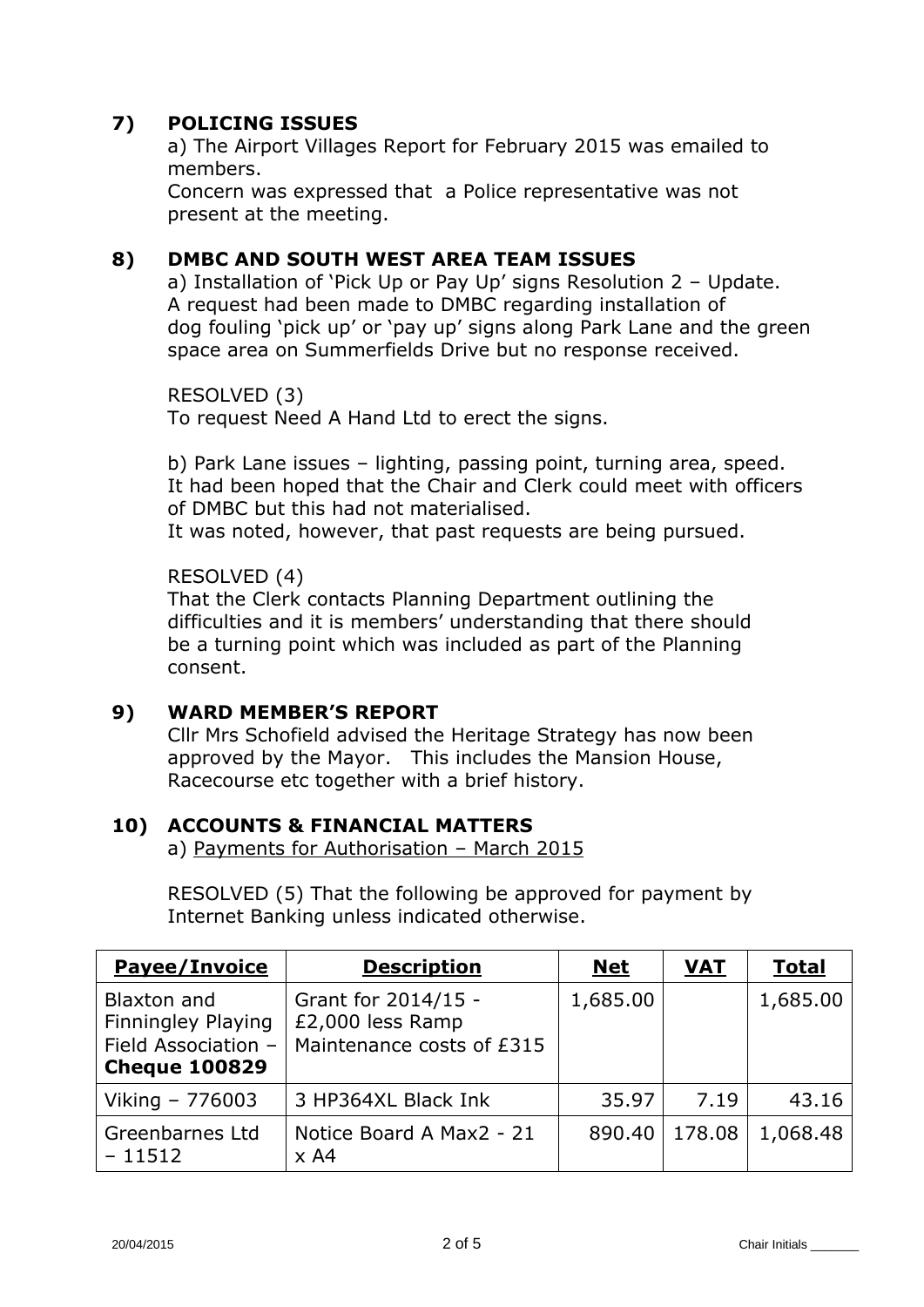| <b>Payee/Invoice</b> | <b>Description</b>                                                                     | <b>Net</b> | <b>VAT</b> | <b>Total</b> |
|----------------------|----------------------------------------------------------------------------------------|------------|------------|--------------|
| P A Dennis           | Salary March 2015                                                                      | 280,20     |            | 280.20       |
| P A Dennis           | Office, Telephone,<br><b>Broadband Allowance Mar</b><br>15                             | 23.60      |            | 23.60        |
| P A Dennis           | Reimbursement for 1&1<br>Website Hosting costs<br>$08/02/15 - 08/04/15 - 2$<br>@ £5.99 | 9.98       | 2.00       | 11.98        |
| <b>HMRC</b>          | M12 Contributions                                                                      | 71.40      |            | 71.40        |
|                      |                                                                                        |            |            |              |

#### **Total Payments due at 19 March 2015** | 3,183.82 |

- b) Bank Reconciliation February 2015 **Noted**
- c) Balances against the Budget to 12 March 2015 **Noted**
- d) War Memorial Resolution 8 War Memorials Trust advice It was pointed out that there are difficulties in obtaining suitable contractors, although two quotations are awaited from Need A Hand Ltd and Foot Print Builders.

RESOLVED (6) That the item be deferred until the April meeting.

#### **11) PLANNING**

#### a) Planning Applications

15/00567/FUL Erection of ground floor and first floor extensions to rear of detached house, following demolition of existing conservatory, The Hollies, Mosham Road, Blaxton DN9 3AZ

RESOLVED (7) to raise no objections

b) Summerfields Estate Green Space – Resolution 12 – Deferred 19 February 2015

RESOLVED (8) to defer to the April meeting

c) Scoping Opinion on Fracking Exploration at Misson – Notts CC 15/00147/SCO – Resolution 13

Community Liaison Group Notes and details of meeting on 12 March emailed to members

Igas responded to letter from Misson Parish Council explaining they are happy to hold an event in Misson. Cllr Johnson offered to provide information following such an event if no other member attends.

It was pointed out that information is available on the Igas website.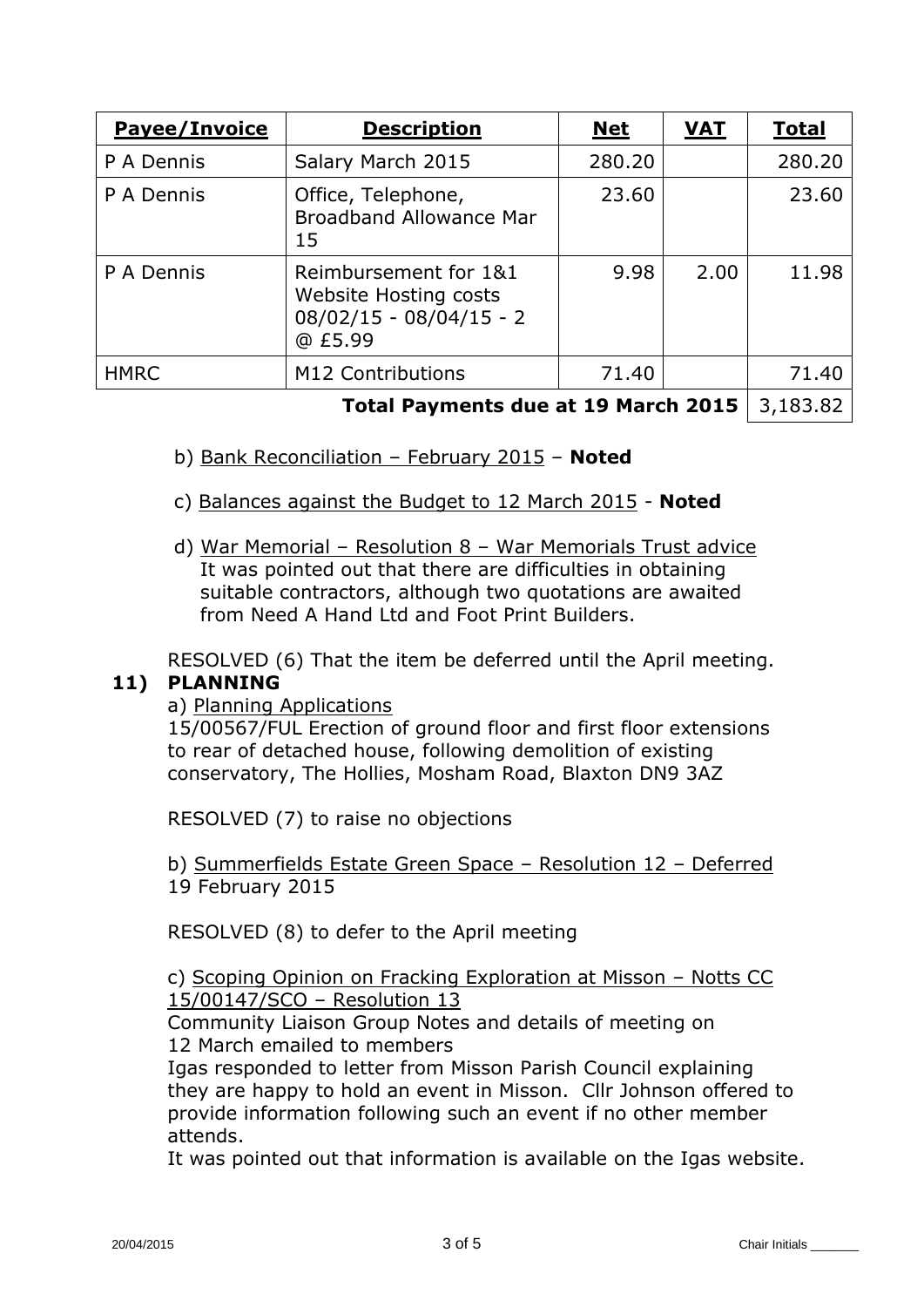d) Response to Draft Scoping Document from Misson Parish Council emailed to members 9.3.15. - **Noted**

# **12) CHAIR'S REPORT**

Cllr McCarron gave a report on issues discussed at the PC JCC meeting held 17 March. She felt that the Mayor did not fully answer queries on land fill and waste recycling. Concerns were expressed by members of the PC JCC that information contained in a handout was too small to interpret.

# **13) BLAXTON PLAYING FIELD**

a) Removal of moss overgrowth on basketball court A written quotation is awaited from Need A Hand Ltd to remove the moss.

b) Proludic 'Spinner'

RESOLVED (9) to monitor prior to guarantee expiring

# **14) JOINT PLAYING FIELD**

a) Pavilion project proposed joint meeting – Resolution 25 – Update A response has been received from DMBC as to how s106 monies could be released to the Parish Councils – **Noted.**

b) Ramp Inspection Report – emailed 9.3.15.

Cllr Johnson reported that a meeting of the JPF Committee is scheduled for 23 March, thus a report will be made at the April meeting. In the interim it was identified that the issue is not urgent.

#### **15) BLAXTON VILLAGE HALL COMMITTEE**

a) Damp on walls – Resolution 19 – Update Contact has been made with an officer from DMBC who it is hoped will visit the building and take readings via a Damp Meter.

A Committee meeting is scheduled for 25 March 2015. Cllr Johnson advised he would liaise with the Clerk in due course.

#### **16) CORRESPONDENCE**

RESOLVED (10) that the following documents be noted.

- a) DMBC Parish Councils' Joint consultative Committee 17 March 2015
- b) South Yorkshire Fire & Rescue Authority Member briefing March 2015